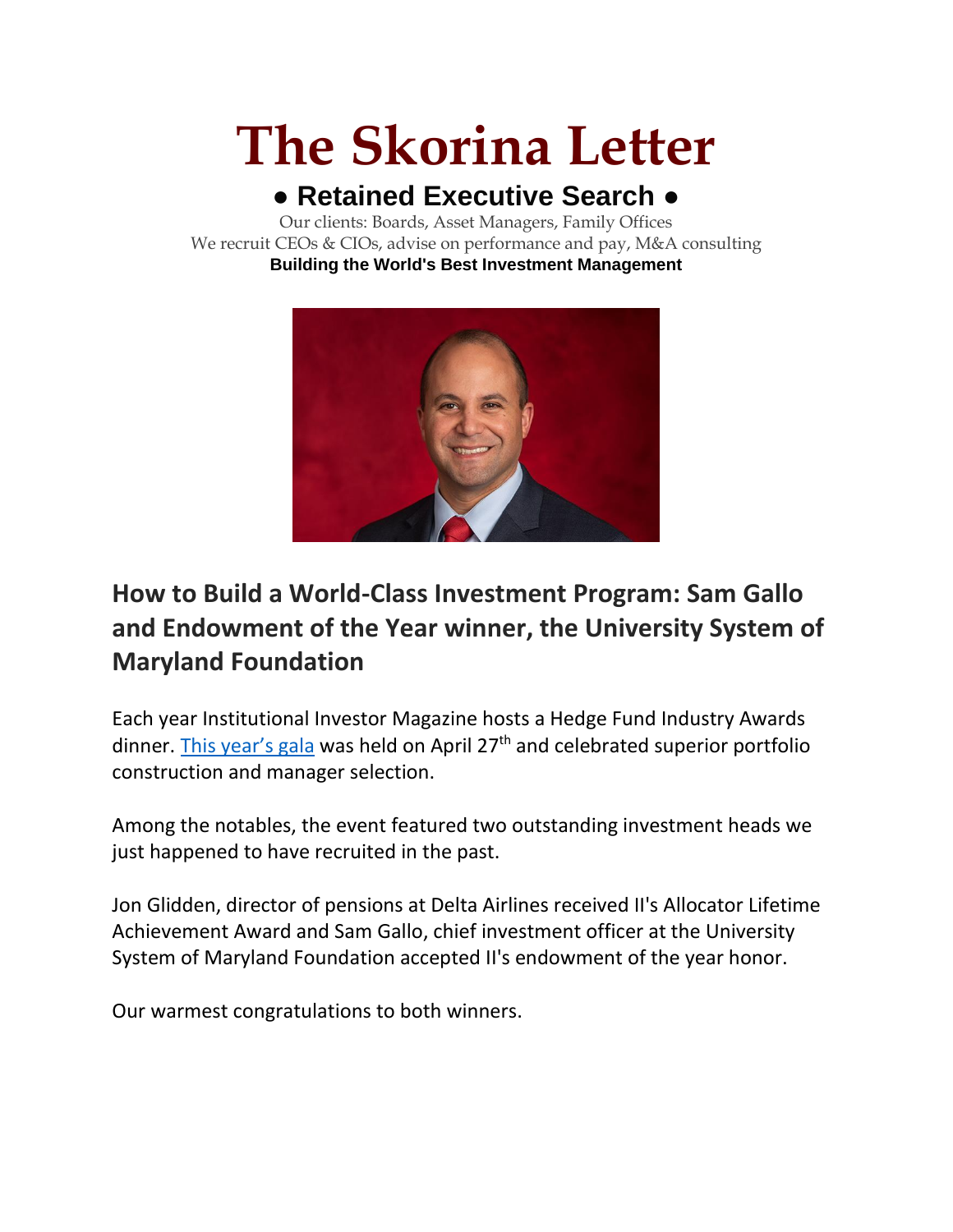We managed to catch up with Mr. Gallo during a recent conference in Charleston, SC and asked him how he built an elite, award-winning investment program, what to look for in a successful CIO candidate, and what fresh challenges lay ahead.

### **The Endowment Elite, A conversation with Sam Gallo**

**Skorina:** Sam, it was almost eleven years ago that I first called you about the University System of Maryland Foundation (USMF) CIO position and look where you are now.

First, you received an endowment of the year award from Institutional Investor, then you celebrated ten years as the university's chief investment officer. Congratulations!

You don't have the usual up-through-the-nonprofit-ranks background of a typical endowment CIO, would you take a moment to give us your highlights.

[*Note: The USMF consists of twenty-plus schools with combined total assets of about \$2.2bn.]*

**Gallo:** Thank you for the kind words, Charles. Briefly. I began my career as a valuation modeler, pivoted to trader and portfolio manager, then moved to several investment and operational consulting roles, and finally on to my current position as an endowment CIO.

The last, of course, is thanks to your call so long ago.

**Skorina:** Your mission when you joined USMF in 2012 was to invest smartly for the future, build a team and investment strategy, and develop a commercially oriented white-glove client service model. Ten years later you receive the Endowment of the Year award from Institutional Investor.

Let's dive right in and ask the money question, how did you do it?

**Gallo:** That's a big one Charles and complex, but here goes. The key to success for any nonprofit fund begins with the Board and Investment Committee.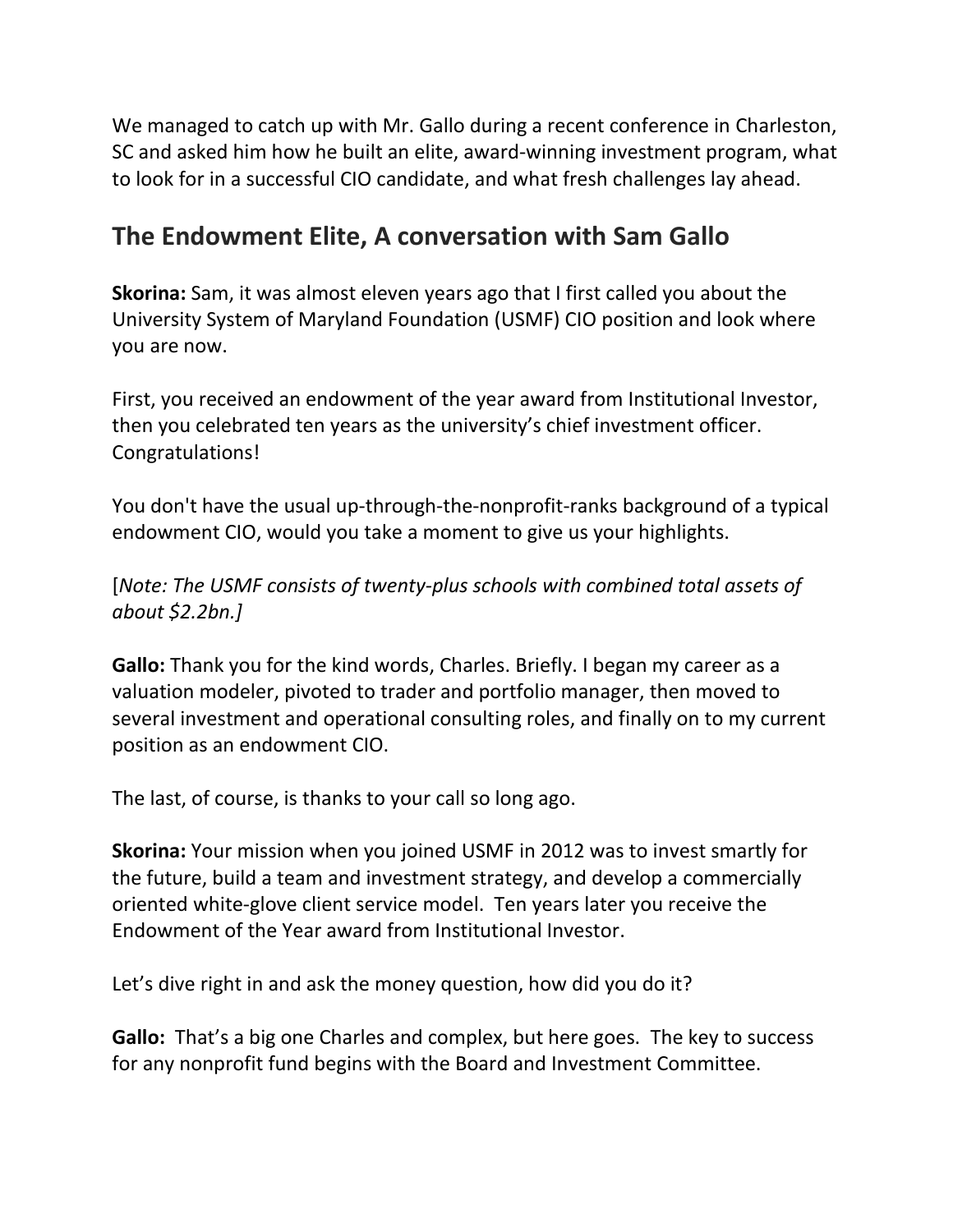Boards want and expect a "world-class investment program." But to achieve this goal, they must be willing to provide the resources and governance structure to flourish.

What boards put into it, is what boards get out of it. It's that simple.

**Think Profit Center**

**Skorina:** Ok. But what does that mean? If a foundation, endowment, or pension fund wants an elite program, what does it take to build one?

**Gallo:** Let's start by talking about our golden rule, which is, all decisions are linked and have consequences, so think and plan ahead. Be smart, be strategic. It matters.

Boards and administrations trip up when they view their investment offices as cost-centers. We are not cost centers. We make money for our schools.

Investment offices should be viewed as what they really are, essential profitgenerating business divisions of the larger institution.

These offices should be nurtured, resourced, and report directly to the CEO, just like any other critically important revenue generating division.

#### **Six Signposts on the Road to Riches**

**Skorina:** When you say that decisions are linked and have consequences, what are the most important lessons you have learned leading the USMF investment program?

**Gallo:** I'll give you six examples from my ten years as CIO.

[*For board members that would like a broader discussion, feel free to ping me, Sam Gallo, on [my LinkedIn page](https://www.linkedin.com/in/samuelgallo/), and we'll set up a time to chat.]*

**First** – get ready Charles, I'm about to pay you a compliment – world class investment programs start by recruiting the best talent available.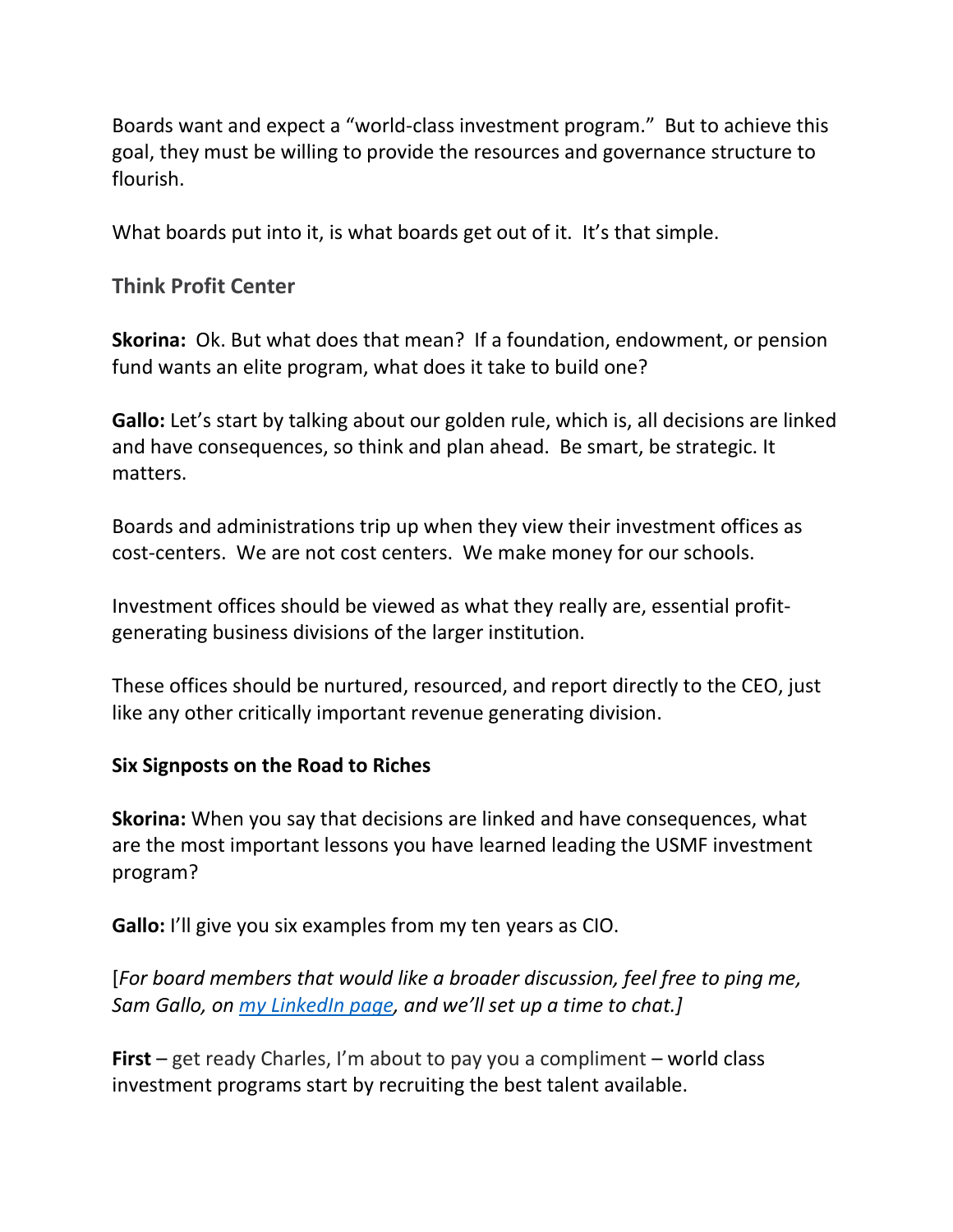So, use a professional like yourself who can recruit experienced, balanced candidates that have a variety of skillsets. Focus on candidate quality.

**Second,** great programs pair strong investment committees with the CIO and investment staff.

I was fortunate to work with industry practitioners who were investment committee members including David Saunders at K2 Advisors, Bruce Richards from Marathon, Viju Joseph from Eton Park and George Weiss, Larry Boggs and others, all legendary investors, wealth creators and risk managers.

**Third,** great boards don't micromanage.

There is a negative correlation between board control over a portfolio and its performance. Bureaucratic and arbitrary restrictions on a CIO impose negative alpha on the portfolio.

In our case, after a few years, my board gave me full discretion on portfolio decisions.

That trust and flexibility led to positive alpha and 200-300 basis points of annualized outperformance to our policy benchmark on a three-year, five-year, and ten-year basis.

**Fourth,** you get what you pay for.

Top-ranked programs do not hire the cheapest CIOs or lowest OCIO bidder.

Whether it's internal staff or an outsourced firm, paying up for talent, skill, and experience increases the odds of generating alpha. You're not going to win the Kentucky Derby with a three-legged horse.

**Fifth,** strong manager and peer networks are vital to success.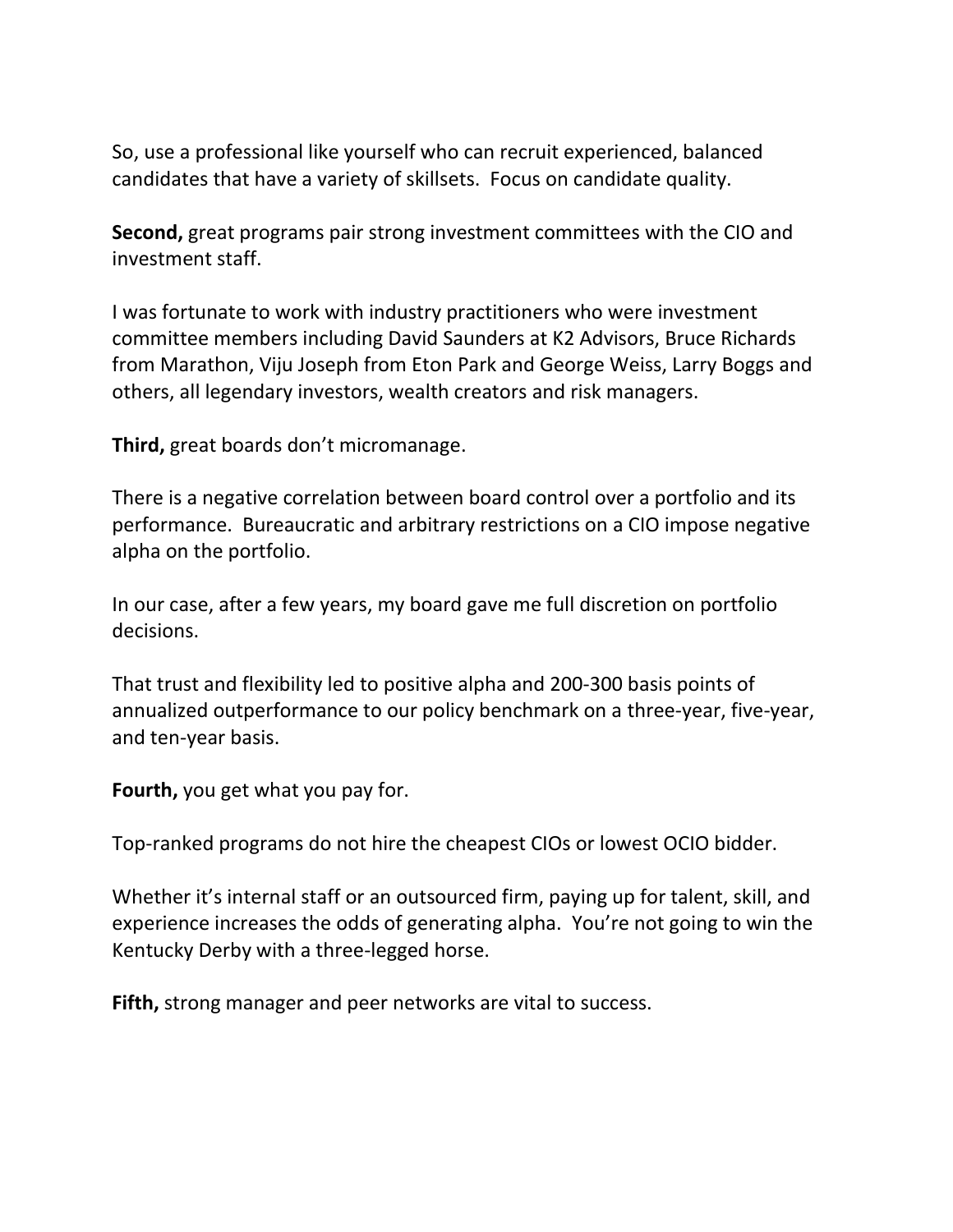Focus on building your networks. Hard to access managers wants an A+ list of limited partners. An investment team needs to be known and respected in the institutional community to get those "first-calls."

**Lastly,** there is a huge advantage to being centrally located.

I know we work in this hybrid world now but we gain an important edge by physically working within the flow of information and talent in NYC, DC, Chicago, Atlanta, or LA, for example.

Investment professionals do not want to be "out of sight, and out of mind" from managers and peers.

And don't forget recruiting. It's important to be in a major market for sourcing talent.

#### **Top-Down, Bottom-Up Performance**

**Skorina:** What's the difference between the Sam Gallo I recruited for the University of Maryland ten years ago and the Sam Gallo of today? How have you changed?

**Gallo:** Where to begin? When I started in 2012 at USMF, we constructed portfolios based upon the quantitative and qualitative features of the investment and how it fit into the broader portfolio.

We built robust strategic asset allocation models that segmented our assets by liquidity, tracking error, and other risk attributes.

This is still a big part of what our team does day-to-day, but I now see the importance of balancing this top-down risk framework with building strong bottom-up relationships with attractive, hard-to-access managers.

One of our competitive advantages starts by nurturing relationships with superior investors years before we invest in their funds.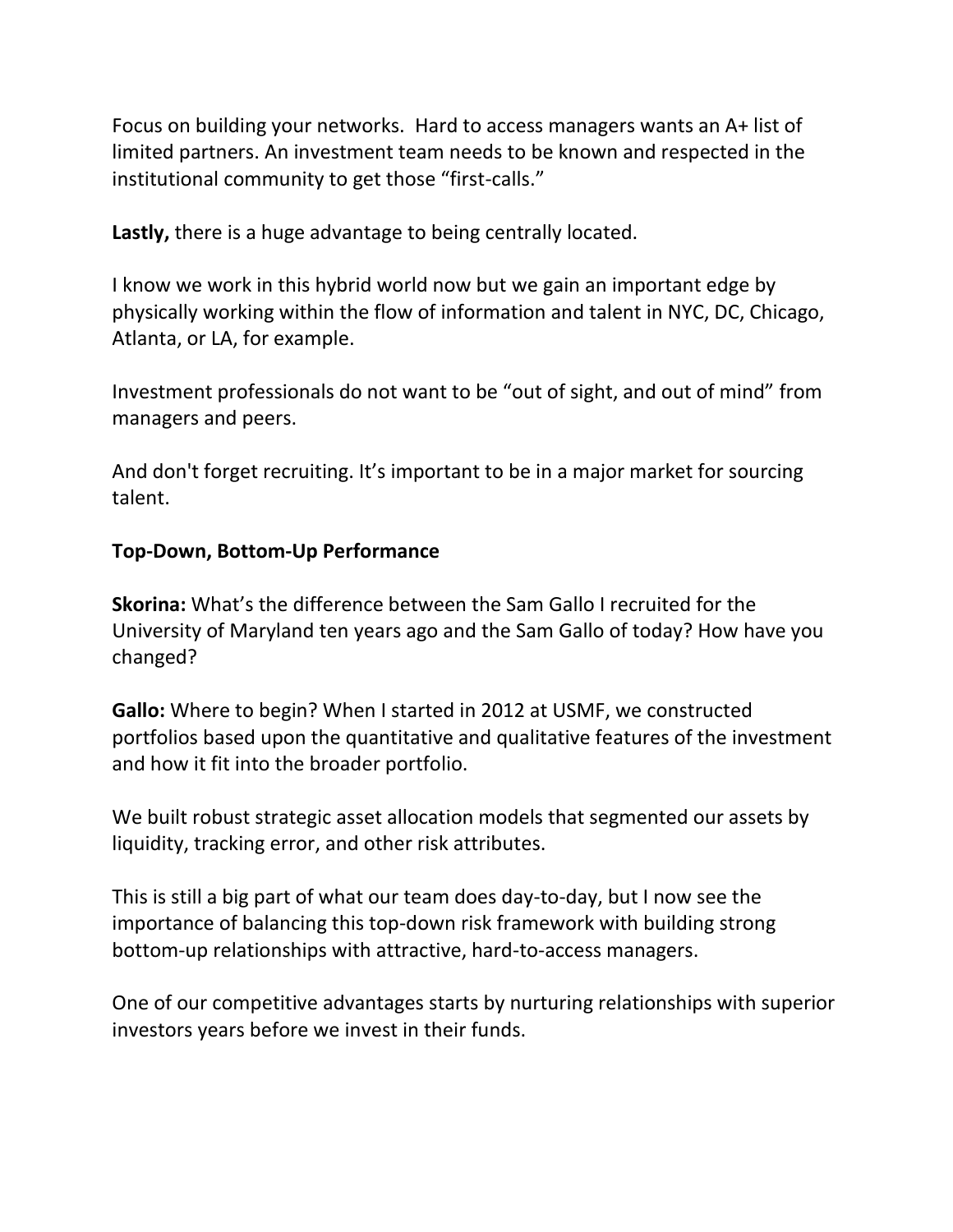Jon Hirtle (executive chairman of OCIO firm Hirtle Callaghan) made the same point in your [last newsletter](https://charlesskorina.com/ocio-spring-2022-last-man-standing/) as he was describing the endowment model and why he sticks with it.

He said true alpha is generated by specialist managers who have an identifiable, authentic, repeatable edge. However, those managers are hard to access, and they seldom accept new investors, so the relationships matter.

I totally agree. For an endowment to maintain a repeatable edge, it must build collaborative partnerships with top managers and advisors. The expression, "you want to make a friend before you need a friend," is so true.

#### **Managing Risk, Reaping Rewards**

**Skorina:** We've talked in the past about the way you look at endowment construction and performance. You mentioned that you look at risk first and consider superior performance to be a byproduct or reward. What do you mean by that?

**Gallo:** Risk management is our first and central focus. I fundamentally believe that portfolio returns are a healthy byproduct of careful risk management.

We have nearly tripled our assets since my hire, outperforming our policy benchmark every year for the last ten years, and have produced top-decile riskadjusted returns compared to 120+ peer institutions.

That last statement is critical. It means we outperformed our policy benchmark, but at a much lower risk level than our peers and the benchmark itself.

Put another way, ninety percent of the universe takes more risk than we do, yet we are producing consistent year-over-year benchmark-beating returns. We are risk managers, not return chasers.

**Skorina:** How do you build a risk-first portfolio?

**Gallo:** Gallo: Three ways. First, we construct our top-down asset allocation so that we have a high probability of avoiding 80% of most equity market losses.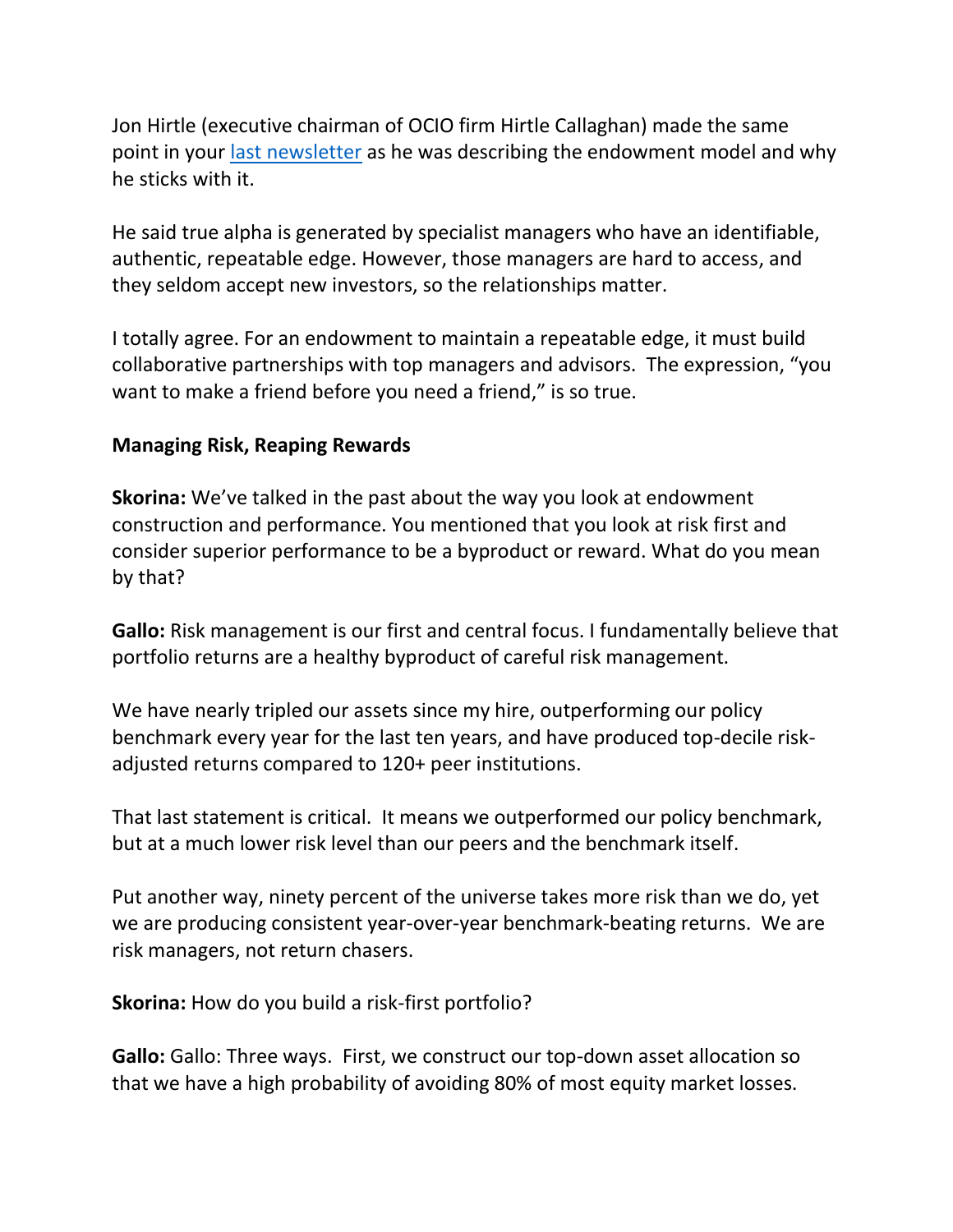Or, to put it another way, if the market loses 10%, we are usually only down 2%. We limit losses, while still participating in much of the upside move.

Second, we invest in managers that protect on the downside, while providing meaningful upside capture.

Third, we create a balanced book that has ample liquidity so we can be opportunistic buyers in times of crisis.

It's a triple-layered safety net of portfolio-level, manager-level, and liquidity risk protection, that when combined, is very powerful.

If you used the same statistical formula and investment risk philosophy, you would have a winning program.

#### **How CIOs Spend Their Time**

**Skorina:** Describe a typical work week as a CIO. How do you allocate your time?

**Gallo:** I'm glad you asked because I'm not certain that boards and administrations always understand what CIOs do. We don't just sit at a Bloomberg terminal fourteen hours a day.

First and foremost, CIOs set a strategic vision and keep everyone aligned with that vision. Or, speaking more poetically, we gracefully weave together all the threads that make up and tug at a portfolio.

Successful CIOs use their political savvy to negotiate buy-in with the board while keeping the investment team focused on research and manager selection, and not on politics and bureaucratic squabbles.

One forty-year CIO veteran once told me, "You may be the best investor in the world, but if you can't convince your board and team of the value of an investment, that great investment will never make it into the book, and if by chance it does, it certainly will not stay long."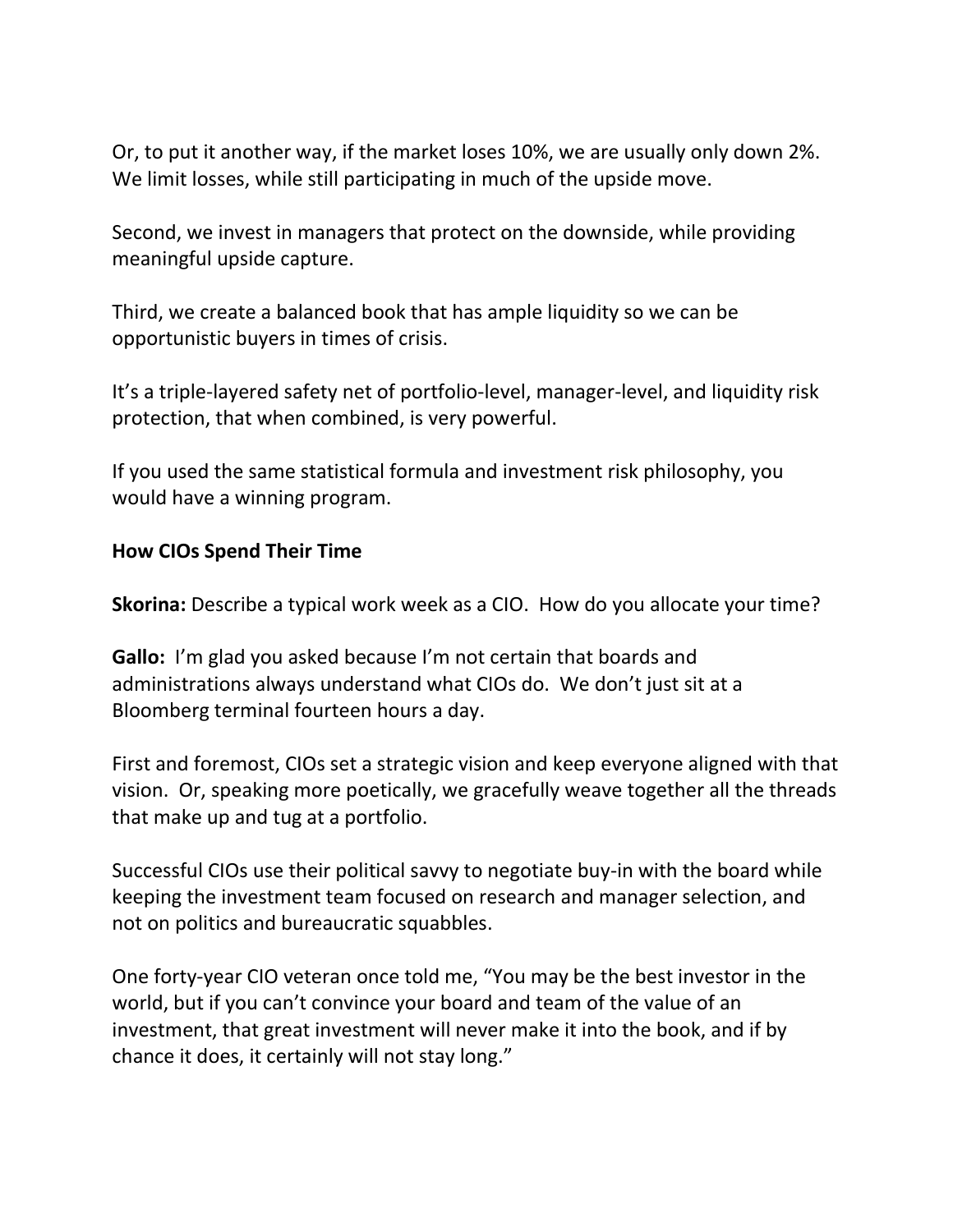However, to answer your question more precisely, I work with my team on the portfolio roughly forty to sixty percent of my time.

This includes watching markets and securities, reading whitepapers, viewing webinars and attending speeches on global macro assessments.

In addition, we model risk and, when necessary, tweak our asset allocation. We meet managers, assess performance, talk with peer investment teams, and attend conferences.

Also, I am on the road a lot. You are not doing your job effectively as a CIO if you just sit at a desk all day. You need to be out and about, hunting, learning, and networking.

Another twenty to thirty percent of my time is spent on operational matters.

This includes issues related to team administration and cash management, as well as performance, risk, and manager reporting, and working with our back-office and service providers to identify, understand, and correct issues that arise.

#### **Politics and Diplomacy**

The remaining twenty to thirty percent is allocated to the politics of the job. Keep in mind, the CIO is the senior-most and often the only ambassador for the investment program.

This political side includes educating investment committee members, the administration, and other internal committees.

And then there are client boards and their staff, fundraising professionals, and existing and prospective donors to educate on what we are doing, why we are doing it, and presenting the results.

I must also make time for special-interest individuals and groups that want to shape and direct our portfolio toward a social or political goal.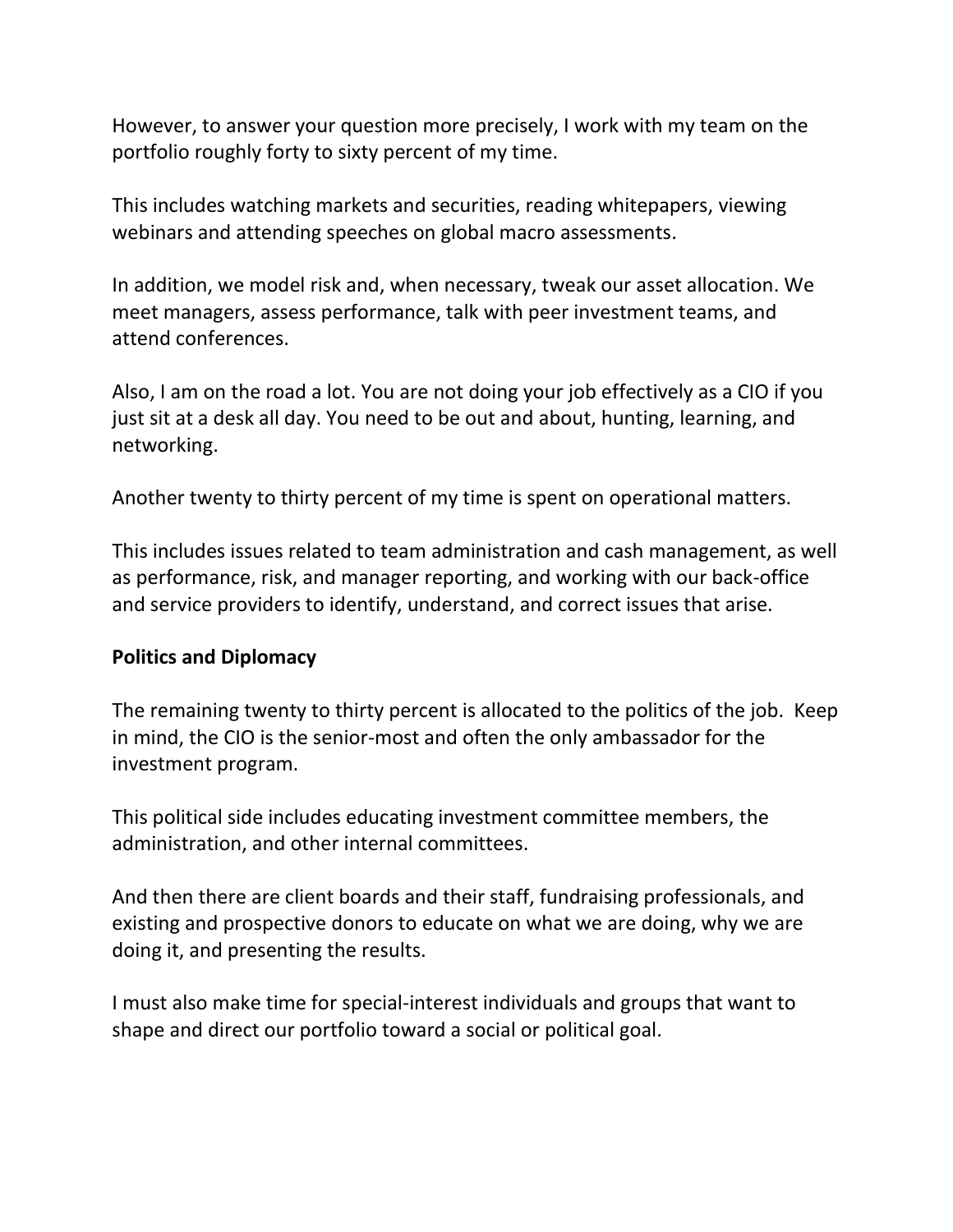In those cases, I work with them to understand if and how we can satisfy their requests. Or more bluntly, divestment demands.

#### **Tips and Traits: Recruiting Chief Investment Officers**

**Skorina:** What are the most important attributes recruiters and boards should look for in a successful CIO candidate?

**Gallo:** I thought you might ask that question, Charles. Let me answer by first citing something [you wrote last year,](https://charlesskorina.com/searching-for-the-next-swensen/) which I think applies to all CIO searches, and then I'll list the top attributes I would look for.

You were musing about how hard it is to build superior investment teams that endure and outperform for more than a generation. Then you mentioned the University of California Regents CIO search and the ideal qualities they looked for in a chief investment officer, along with a caveat. These qualities were:

*Organizational skills: Someone with serious organizational skills, who could work effectively with a big institution like the UC system.*

*Personality: Someone with the personality to work constructively with all of those different constituents, from the board and president to student groups.*

*Investment skill: But he [Paul Wachter, former investment chair of the University of California Regents] added a caveat to number three.*

*Mr. Wachter said, "what you can't tell in an interview is how good of an investor someone is. If you look at their track record in their previous position, you're seeing the product of an entire team or institution."*

That final point is important to remember because institutional investing is a team pursuit. Few endowment professionals do it alone.

As an aside, UC hired Jagdeep Bachher, who has been managing the Regent's endowments, pension fund, and a few billion in petty cash for eight years now. He has done a terrific job.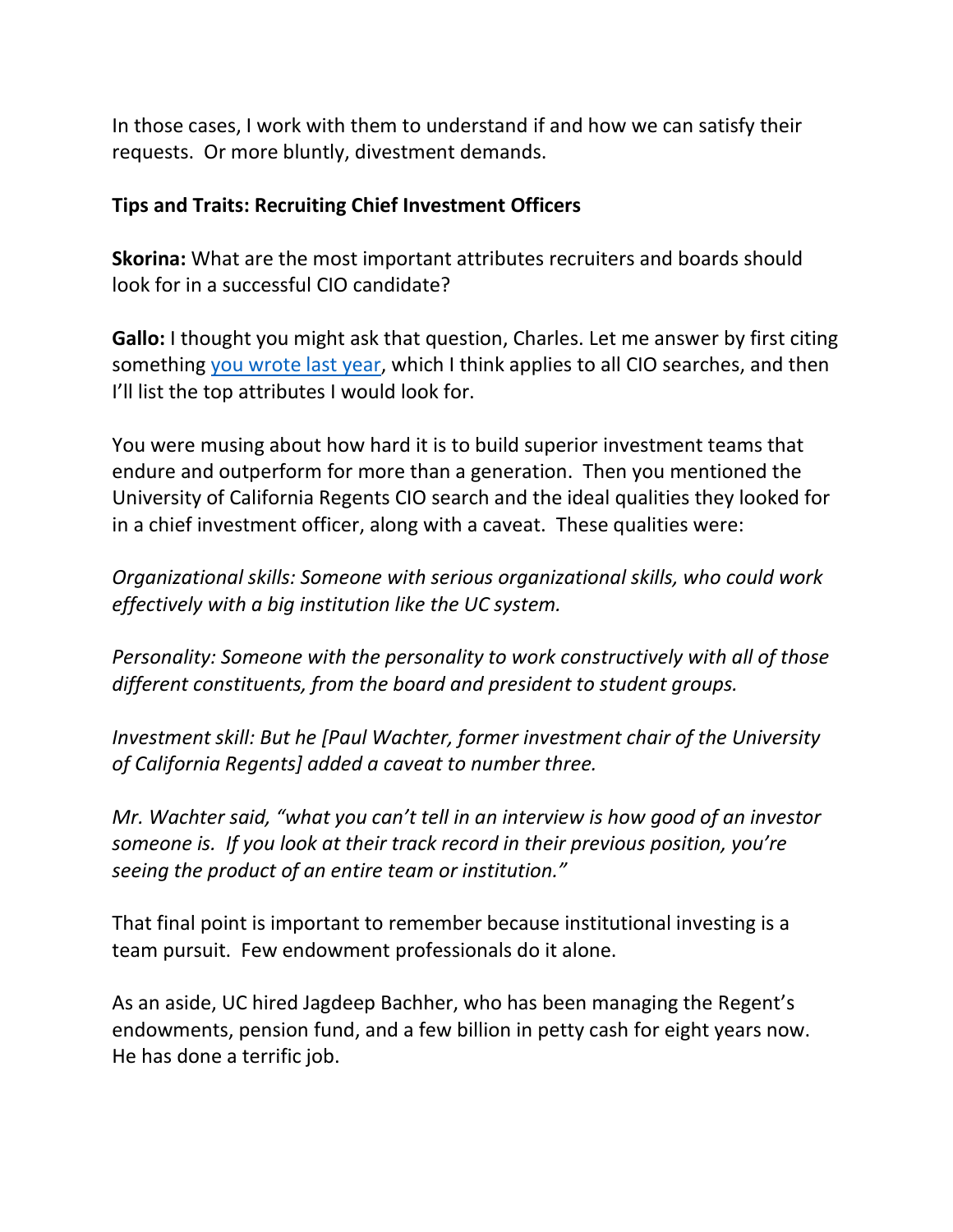Keeping Mr. Wachter's comments in mind, here are my top five attributes to look for in a CIO candidate.

**The first one** in my book is experience. In particular, experience with market cycles, clients, boards, committees, and in managing teams.

I am not the same CIO I was ten years ago nor the trader and portfolio manager I was twenty years ago. Every experience has made me a better investor, risk manager, and team leader.

*Second,* a deep respect for strategic asset allocation and risk management.

Understanding how the asset classes fit together is a huge edge, as well as managing liquidity, tracking error, and operational risks.

**Third,** a profound and intense level of intellectual curiosity.

Look for someone who loves to learn and discover the next great idea or manager. But not just a great analyst, look for someone who motivates their teammates to feel the same way about this quest for knowledge and great investments.

**Forth,** a candidate should love working with, educating, and communicating with the board, staff, and outside groups.

There is a big political, or as I said before, ambassadorship, component to being CIO. If a candidate or CIO does not like this part of the job, it will show, and that person will not last long.

**And fifth**, a strong ability to collaborate.

Top CIOs draw out the best in people. We want the best version of our advisors and team to show up every day. So it's important to support them behind the scenes by removing obstacles that sometimes they are not even aware of, and open paths for their growth.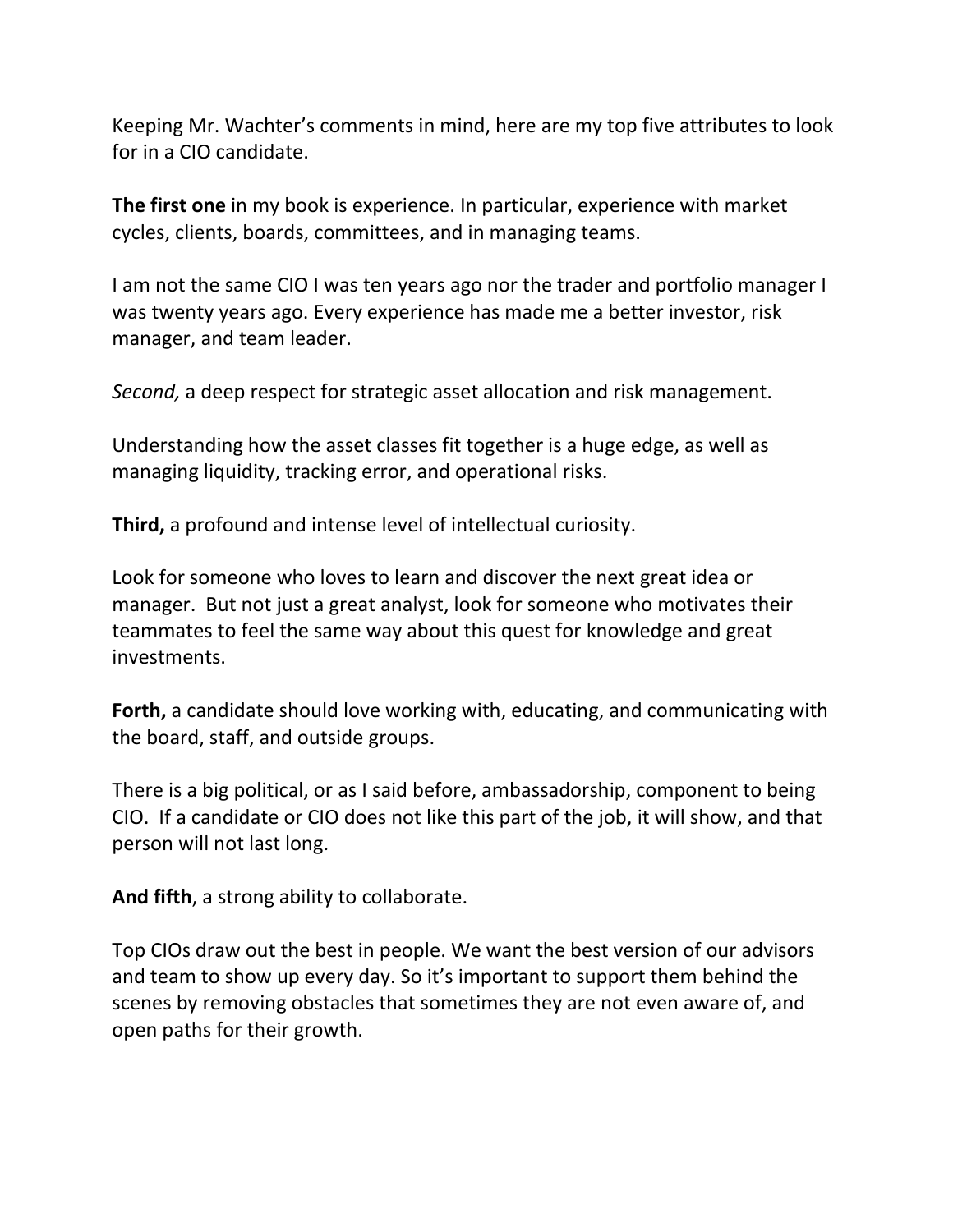A quick shout out to my amazing team and advisors…they are awesome, and I have such profound respect for how great they are at their jobs.

#### **Final Thoughts: Move, Learn, Grow**

**Skorina:** Any final thoughts before we close?

**Gallo:** Charles, I remember your pitch when you first called me about this position.

You said it would be the best job I ever had, but that it would take a lot longer to get things done and would be far more complex than anything I had experienced as a trader or money manager.

And that has been absolutely true. There are just many more moving parts when you're helping to lead a big institution's investment program, and we are not just one institution but rather more than twenty combined organizations.

We are a private system foundation, one of only a handful in this country.

My past consulting work at Ennis Knupp (now Aon) was great because it taught me how to conduct due diligence and work with boards, but those positions did nothing to train me for managing capital and risk.

I needed to be a trader and portfolio manager in charge of daily risk management, which I did at Goldenberg, Hehmeyer, and Company.

I needed to run a business inside of a larger business, as I did at PwC. That is what I do now as CIO at USMF.

We are a revenue-generating business, an investment office profit-center, inside of a larger enterprise.

All these experiences were crucial pieces of education along my journey.